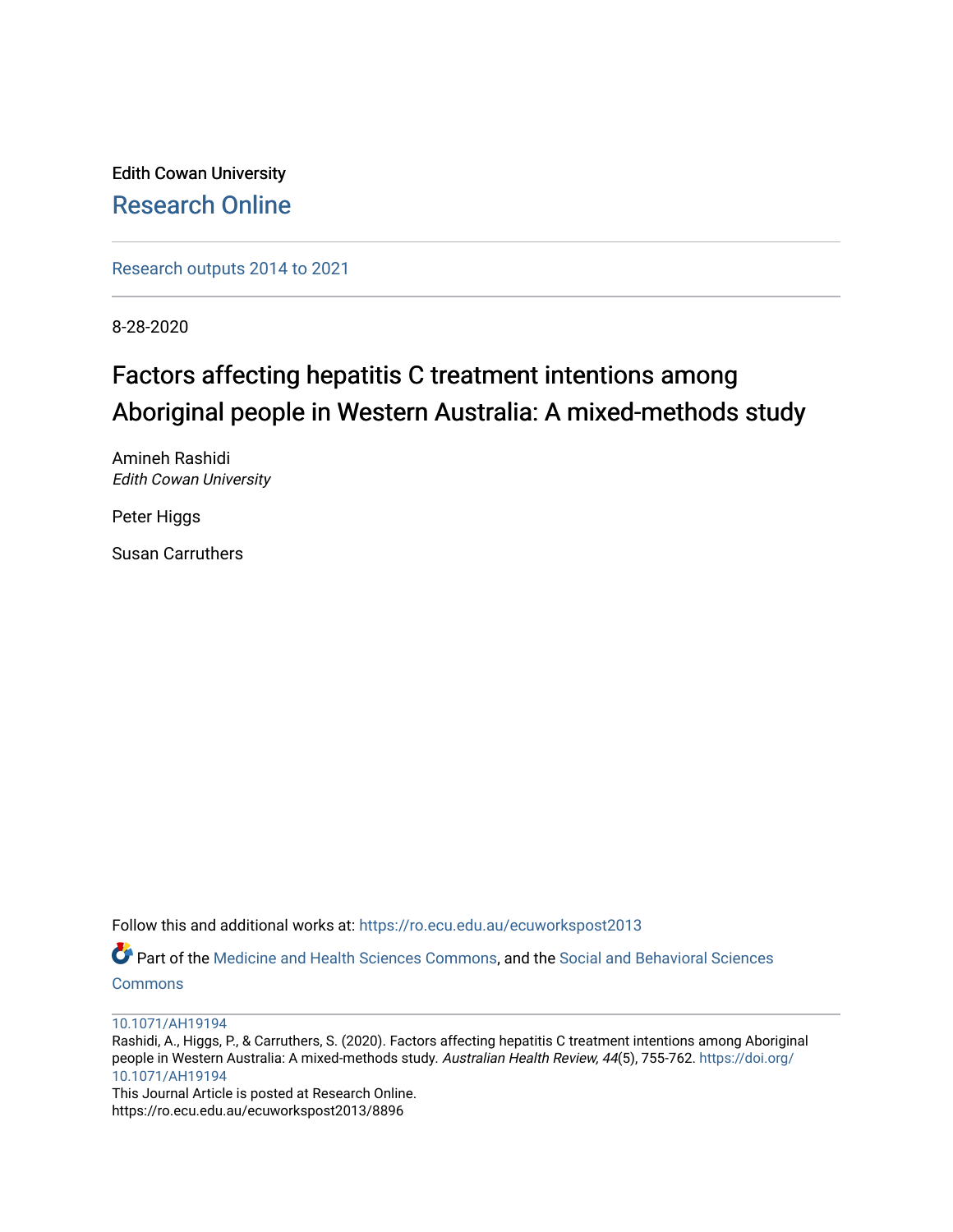*Australian Health Review*, 2020, 44, 755–762 https://doi.org/10.1071/AH19194

## Factors affecting hepatitis C treatment intentions among Aboriginal people in Western Australia: a mixed-methods study

Amineh Rashidi  $\mathbf{D}^{1,4}$  BN, MHA, PhD, Lecturer

Peter Higgs  $\mathbb{D}^2$  BSW, MA, PhD, Associate Professor

Susan Carruthers<sup>3</sup> BAppSci(Nutr), GradDip(Diet), MPH, PhD, Adjunct Professor

<sup>1</sup>School of Nursing and Midwifery, Building 21, Room 409, Edith Cowan University, Joondalup Campus, WA 6207, Australia.

 $^{2}$ Department of Public Health, La Trobe University, Plenty Road, Bundoora, Vic. 3083, Australia. Email: P.Higgs@latrobe.edu.au

 $3$ Peer Based Harm Reduction WA, Bunbury Site, Suite 21 & 22, 7 Aberdeen Street, Perth, WA 6230, Australia. Email: swcdw@harmreductionwa.org

4 Corresponding author. Email: a.rashidi@ecu.edu.au

## Abstract.

**Objective.** The aim of this study was to identify the hepatitis C treatment intentions of Aboriginal people living with hepatitis C virus (HCV) in Western Australia.

**Methods.** This study used a mixed-methods design. In the cross-sectional survey, 123 Aboriginal people who inject drugs and self-report as living with hepatitis C completed a purpose-designed questionnaire. In the qualitative phase, 10 participants were interviewed about the factors influencing their future intentions to undertake hepatitis C treatment.

**Results.** Analysis of the survey data revealed significant associations between an intention to undertake hepatitis C treatment and support, community attachment, stable housing and stigma. In addition, there was a high overall level of expressed intention to undertake HCV treatment, with 54% of participants responding positively. Analysis of the qualitative data supported quantitative findings, revealing concerns about stigma, lack of social support and unstable housing as factors affecting the intention to undertake hepatitis C treatment.

**Conclusion.** This mixed methods study with Aboriginal people living with self-reported HCV indicates interventions focused on reducing stigma and unstable housing could positively affect hepatitis C treatment intentions. These findings have implications for developing holistic programs to promote and support people on hepatitis C treatment.

**What is known about the topic?** Substantial knowledge gaps need to be resolved if HCV elimination among Aboriginal Australians is to be achieved. Current research has prioritised non-Aboriginal communities.

**What does this paper add?** This study found that stigma and unstable housing require attention if Aboriginal Australians are to obtain the full benefits of direct acting antiviral (DAA) hepatitis C treatment.

**What are the implications for practitioners?** Reducing stigma (in the primary healthcare setting) and providing access to stable housing are vital components of supportive, non-judgemental and culturally appropriate care for Aboriginal people. This study highlights the importance of education for nurses and other primary care providers to increase engagement in the hepatitis cascade of care. To achieve this, scaling-up of HCV treatment engagement, trained Aboriginal community healthcare workers and HCV treatment advocates must mobilise and support Aboriginal people to avoid the negative effects of stigma, build positive and enabling relationships and reinforce positive attitudes towards DAA hepatitis C treatment.

Additional keywords: injecting drug use.

Received 8 September 2019, accepted 20 March 2020, published online 28 August 2020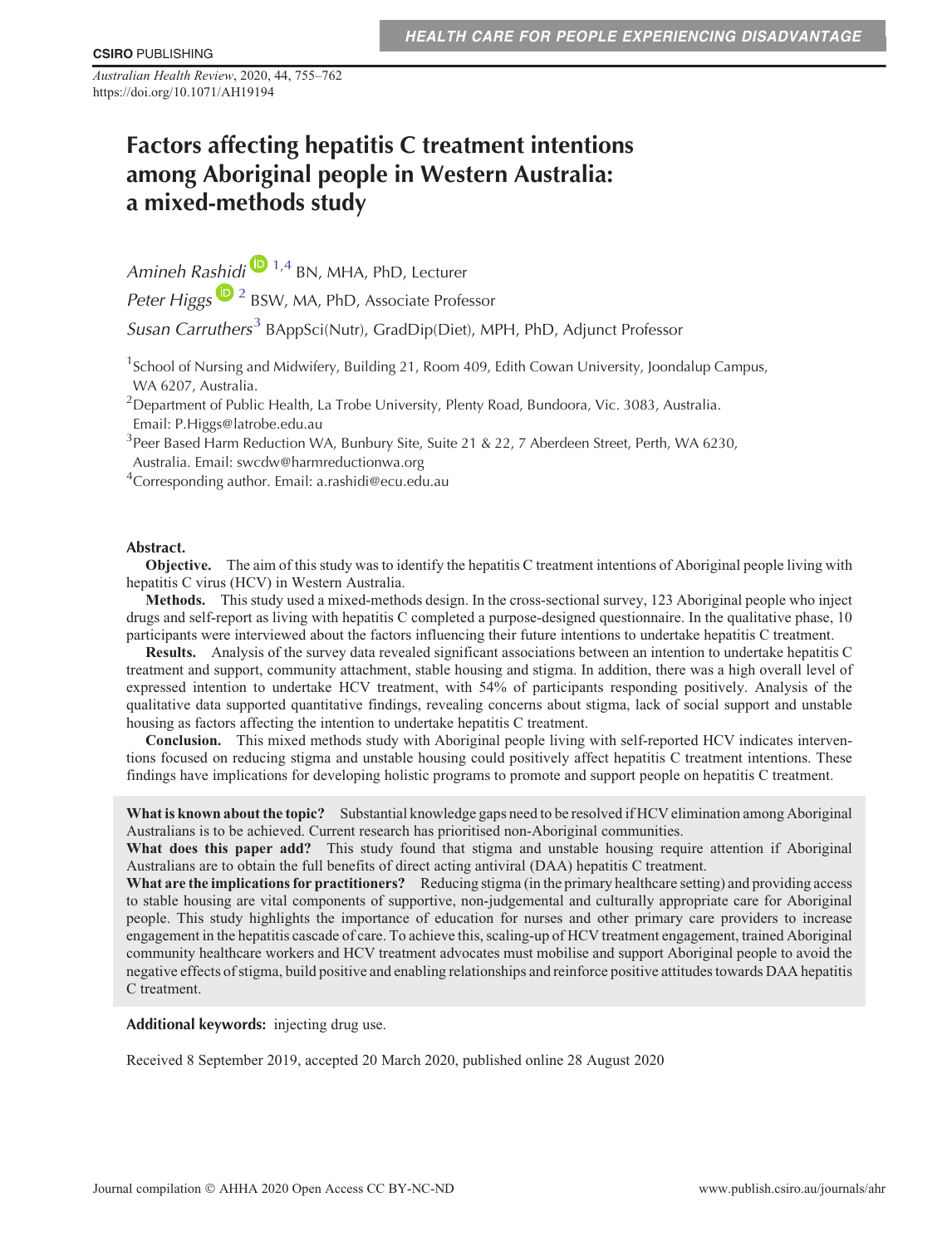## Introduction

Globally, people who inject drugs are the predominant population affected by hepatitis C virus (HCV).<sup>1</sup> Recent Australian data show a 15% increase in the notification rate of hepatitis C diagnoses among the Aboriginal and Torres Strait Islander population (from 138 per 100 000 population in 2012 to 173 per 100 000 population in 2016). Over a similar period, the rate of hepatitis C diagnoses in the non-Aboriginal population decreased by 12% (from 43.6 per 100 000 population in 2013 to 38.4 per 100 000 population in  $2017$ ).<sup>2</sup> There are several well-documented health and socioeconomic issues that increase the health inequalities of Aboriginal people compared with their non-Aboriginal counterparts[.3](#page-7-0) These issues could be associated with insufficient clinical care and access to health promotion interventions coupled with a lack of disease prevention services. $4$  In addition, poverty, homelessness and mental health issues may be associated with a higher prevalence of HCV among Aboriginal people compared with non-Aboriginal people.<sup>5</sup> Cultural respect is a key element for ensuring Aboriginal people receive effective primary care, and this includes an understanding of the social determinants of health, as well as how individuals communicate their health needs, and developing services that are culturally responsive so as to achieve the most optimal care outcomes.<sup>6</sup>

Australia has been at the forefront of HCV elimination globally. In February 2016, the Australian government placed direct-acting antivirals (DAAs) on the Pharmaceutical Benefits Scheme (PBS) for anyone living with  $HCV$ .<sup>7</sup> Increasing access to these highly tolerable and effective medications has seen a considerable increase in the rate of treatment uptake since their introduction.<sup>[7](#page-7-0)</sup> Surveillance data from the Kirby Institute highlights the rapid increases in interferon-free treatment uptake between 2015 and December 2018 (from 3430 people to over 70 000 people).[8](#page-7-0) According to the Australian Needle Syringe Program Survey, 3.7% of Aboriginal people reported undergoing HCV treatment in 2015.<sup>9</sup> However, there are no current published data on the progress towards HCV elimination among Aboriginal people in the context of new DAA treatment.<sup>[8](#page-7-0)</sup> Thus, factors that affect the intentions of Aboriginal people to undertake HCV treatment need to be examined. $8$ 

Sentinel surveillance data with people attending needle and syringe programs shows that HCV prevalence rates are higher for Aboriginal people who inject drugs,<sup>10</sup> with Aboriginal and Torres Strait Islander respondents being almost twice as likely to report receptive needle and syringe sharing as non-Aboriginal respondents.<sup>11</sup> Recent data indicate that the longer a person has been living with HCV, the greater the severity of liver disease and the higher the likelihood of developing liver cancer and early death.<sup>[12](#page-7-0)</sup> Consequently, there is a need to address the high prevalence of hepatitis C in Aboriginal people. The focus of the present study was to identify factors affecting treatment intention among Aboriginal people living with HCV, with the aim of informing relevant interventions and targeted strategies to enable increased treatment uptake for Aboriginal people living with HCV.

#### **Methods**

A cross-sectional survey and semistructured interviews were conducted between January and June 2015 in Western Australia (WA). Participants who self-identified as Aboriginal and were

living with hepatitis C were recruited from the peer-based services, namely the Western Australian Substance Users Association (WASUA) in Perth and Bunbury, HepatitisWA, the WA Aids Council (WAAC) Needle Syringe Exchange Program (NSEP) fixed site and WAAC NSEP mobile van services, which operate in eight locations in the Perth metropolitan area.

All participants in the present study self-identified as Aboriginal, were current injecting drug users (defined as at least monthly injecting over past 6 months), self-reported as having received an HCV diagnosis from a healthcare professional more than 6 months prior to the interview (confirmatory tests were not performed), were HCV treatment naïve and were currently living in WA. Written informed consent was obtained from all participants.

The first phase of data collection for this project involved semistructured face-to-face interviews with eligible participants  $(n = 10)$ . Participants were recruited by using posters, which were placed in selected settings where injecting drug users could see them during routine visits. Potential participants contacted one of the authors (AR) by telephone to ask further questions, after which appointments for interviews were arranged with eligible participants. The duration of the interviews ranged between 30 and 45 min and the interviews were conducted (by RA) onsite in the premises of the organisations involved.

The second phase of the study consisted of a survey. Survey participants  $(n = 123)$  were not required to have completed Phase 1 of the study. Recruitment for the survey was undertaken through the distribution of study posters and information sheets at the venues listed above, and potential participants contacted the author (AR) directly by telephone to determine eligibility and to arrange a time to complete the questionnaire. Participants completed the questionnaire in a private room at the recruitment site or in the WAAC mobile van.

Ethics approval for the study was received from Curtin University (Reference no. 12/198) and the Fremantle Hospital Human Research Ethics Committee (HR 77/2012). All participants were reimbursed for their time and effort with a supermarket voucher to the value of an A\$35 (qualitative arm) and A\$20 (survey).

#### Study instrument

The survey instrument was adapted from previous Australian studies and included questions regarding sociodemographics and drug history,<sup>[13](#page-7-0)</sup> length of time since diagnosis,<sup>[14](#page-7-0)</sup> feeling a part of the HCV-positive community,<sup>[15](#page-7-0)</sup> perceived HCV discrimination and perceived stigma around disclosure,  $16$  social support, $17$  lifestyle changes<sup>[18](#page-7-0)</sup> and any intention to start treatment in the next 5 years. $19$ 

#### Feeling a part of HCV-positive community

To establish participants' feelings about community attachment, they were asked 12 questions, including sources of help seeking for the management of HCV, emotional support from community-based organisations, the need for HCV services and information about HCV treatment.

## Perceived HCV discrimination and stigma

The scale used to establish perceptions of HCV discrimina-tion and stigma<sup>[16](#page-7-0)</sup> consisted of 18 items; nine items measured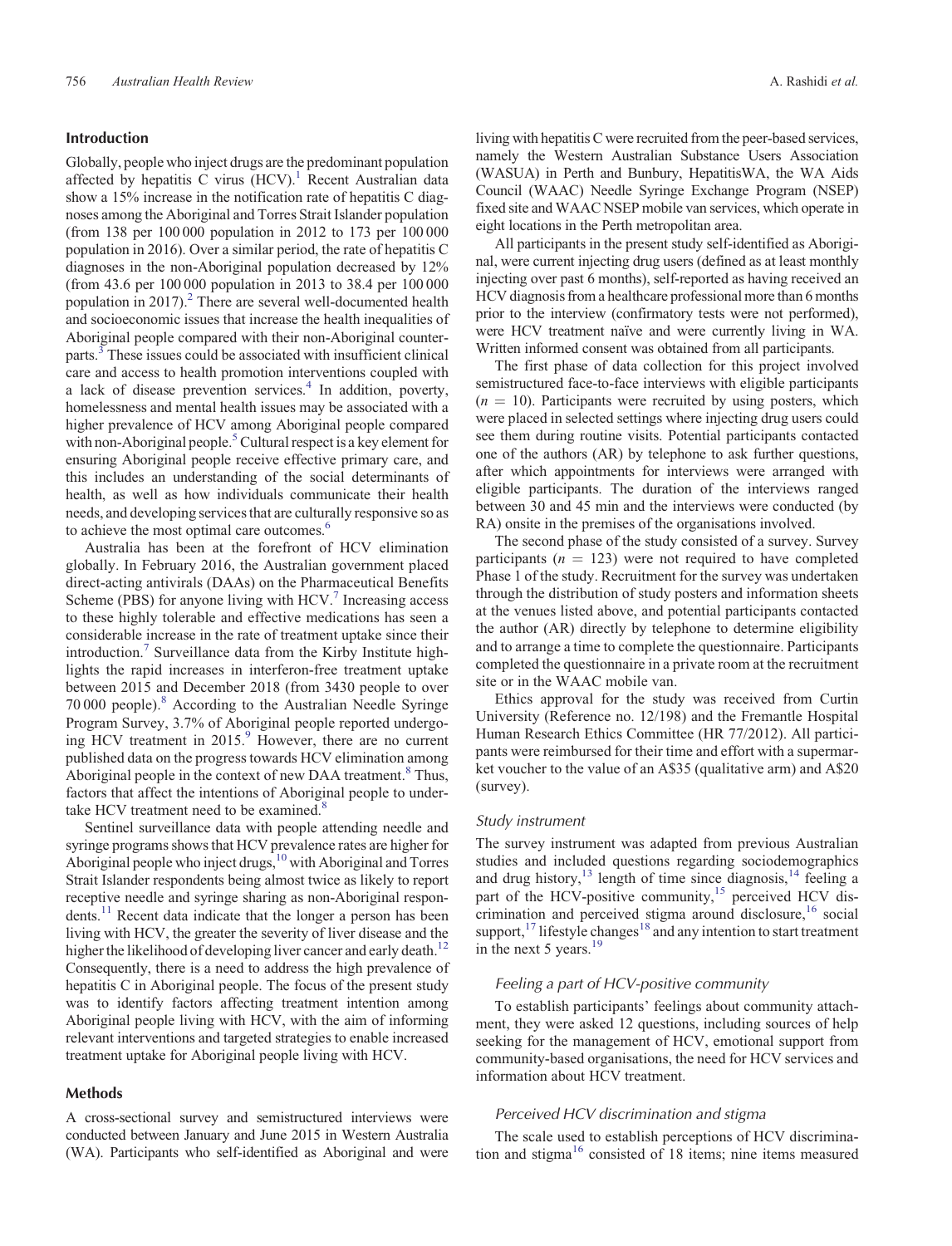perceived HCV discrimination and nine items examined perceived stigma around disclosing HCV status.

#### Lifestyle since HCV diagnosis

Participants were asked whether any changes in their lifestyle had occurred since their HCV diagnosis. The scale used consisted of five items: changes in diet, reduction or abstinence from alcohol, increased exercise, HCV check-ups and any use of complementary medicines.<sup>[18](#page-7-0)</sup>

## Social support

The scale used to assess social support<sup>[17](#page-7-0)</sup> contained 12 items, which measured the level of support from family and friend(s), as well as from healthcare providers if the participant had chosen to undertake HCV treatment.

#### Treatment intention

Participants were asked whether they intended to undertake treatment on four levels: in the next 12 months; in the next 1–2 years; in the next 2–5 years; or not for at least another 5 years.<sup>[19](#page-7-0)</sup>

Responses from the Likert scale were transformed into dichotomous variables, namely 'Disagree' (grouping together the first three responses, Strongly Disagree, Disagree, and Neutral) and 'Agree' (the last two responses, Agree and Strongly Agree); the response 'Neutral' was included in the first group. This scoring system was adopted from previous Australian studies $5,20,21$  $5,20,21$ that measured HCV treatment intention and suggested that 'Neutral' did not necessarily mean 'Agree'. 'Disagree' and 'Agree' were recategorised into 'No' and 'Yes' respectively. Median age was used as a cut-off point to convert age into a binary variable.<sup>[22](#page-8-0)</sup> Heroin or amphetamine were the only drug choices available in the survey; the duration of injecting drug use was dichotomised into '8–10 years' or 'more than 11 years' and the frequency of injection reported as either 'once a day' or 'more than once a day'.

## Data analysis

Interview data were transcribed verbatim in Microsoft (Redmond, WA, USA) Word and then uploaded into NVivo 10 (QSR International, Melbourne, Vic., Australia) to identify and organise participants' interview narratives. One of the authors (AR) performed initial and axial coding to organise and review the data, and then placed them into codes in order to find connections between data. Coded data were read repeatedly for emerging themes and analysed by one author (AR). A second author (PH) reviewed the data and refined the coding with further discussion until consensus was reached.

Data from the questionnaires were coded and entered into SPSS version 22 (IBM Corp., Armonk, NY, USA). Descriptive analysis was used to describe the characteristics of the sample. Logistic regression was used to determine the predictors of HCV treatment intention. In unadjusted analyses, variables at the  $P \leq 0.10$  level were considered for the multivariate model. In the multivariate analysis, significant differences were assessed at the  $P < 0.05$  level. In all two-sided statistical tests,  $P < 0.05$ was considered significant.

## Results

#### Qualitative findings

More than two-thirds ( $n = 7$ ) of participants were men. Participants ranged in age from 34 to 48 years with a median age of 39.5 years. Half the participants reported stable accommodation, with most living alone. All participants were unemployed and reported their main source of income as government benefits (Table 1). Three key themes were evident from the interviews, namely stigma and shame, support and unstable housing. These are outlined below and supported by narratives from participants.

#### Stigma and shame

Most participants  $(n = 8)$  reported not publicly disclosing their HCV status and linked their low intention to enter HCV treatment to fear of exclusion from the community, their family and the injecting drug use community. One participant described his apprehension about HCV treatment as follows:

*I'm too scared to go on HCV treatment, as I did not tell anyone that I'm HCV positive, especially my parents and especially my friends. I don't want to reveal my HCV by going on HCV treatment. It would be so embarrassing. I didn't want to be left out them and not feel attached to them. I*

#### **Table 1. Characteristics of participants in the qualitative study**  $(n = 10)$

Unless indicated otherwise, data are given as  $n$  (%). HCV, hepatitis C virus; IQR, interquartile range

| Sex                              |              |
|----------------------------------|--------------|
| Male                             | 7(70)        |
| Female                           | 3(30)        |
| Median (IQR) age (years)         | 39.5 (34-48) |
| Accommodation                    |              |
| Homeless                         | 5(50)        |
| Non-homeless                     | 5(50)        |
| Education                        |              |
| $<$ Year 11                      | 8(80)        |
| $>$ Year 11                      | 2(20)        |
| <b>Employment</b> status         |              |
| Unemployed                       | 10(100)      |
| Living status                    |              |
| Living alone                     | 8 (80)       |
| Living with spouse or friends    | 2(20)        |
| Residency status                 |              |
| Metropolitan                     | 8(80)        |
| Non-metropolitan                 | 2(20)        |
| Recent injecting drug use        |              |
| Heroin                           | 6(60)        |
| Methamphetamine                  | 4(40)        |
| Duration of drug use (years)     |              |
| $8 - 10$                         | 6(60)        |
| >11                              | 4(40)        |
| Frequency of injecting           |              |
| Once a day                       | 5(50)        |
| More than once a day             | 5(50)        |
| Time since HCV diagnosis (years) |              |
| $1 - 4$                          | 3(30)        |
| $5 - 10$                         | 7(70)        |
|                                  |              |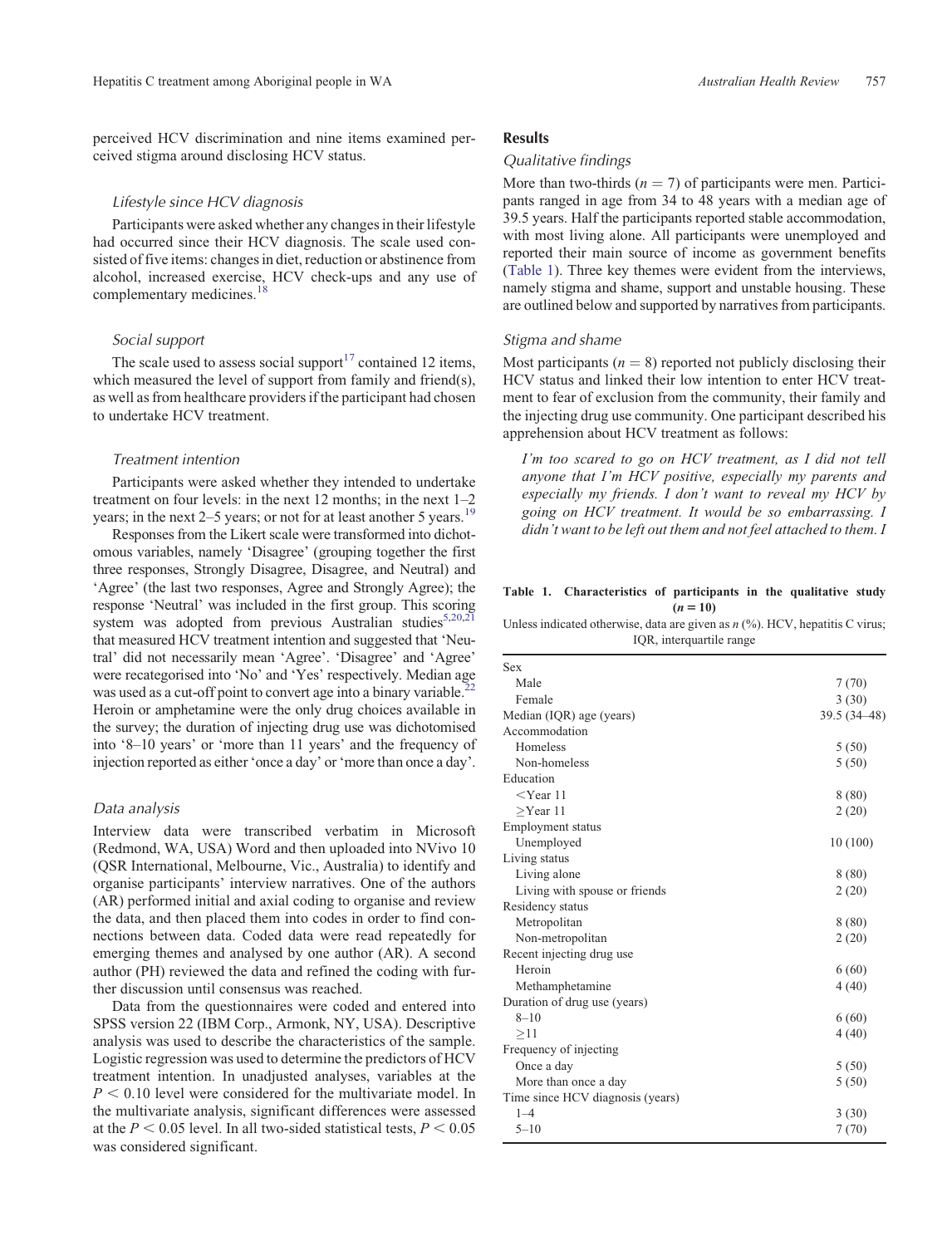*believe it is a very common reason that has stopped people going on HCV treatment.* (Male, 38 years)

Participants believed that stigma remains central to the experiences of being an injecting drug user living with HCV, so enduring treatment with this stigma would expose them to emotional distress:

*Stigma is attached to HCV for a long time and going on HCV treatment with this stigma attached to it is very difficult and it hurts you emotionally and it could have an impact on your mental health*. (Male, 34 years)

## Support

Few participants reported having family support and, without it, they felt a lack of confidence to undertake HCV treatment. Participants affirmed that a lack of support led them to not seek HCV treatment due to loss of self-esteem, hope and self-efficacy. For example, having a personal reminder to take HCV medication on time during the HCV treatment course in case they missed doses was seen as an important part of having treatment:

*I have family here, but they are not helpful. They are drug users too*y*I have to manage everything on my own if I go on HCV treatment, and keep thinking about who is gonna* [sic] *remind me to take my medication on time if I go on HCV treatment. I strongly believe that taking medication on schedule and on time is really important to get the best result out of treatment. I know myself that I am not good at these things. Someone has to be with you to remind you and keeping you on the track until finishing treatment. So, how can I go without having support from my family? When you don't have support, it means you don't have confidence and hope to be fully committed to treatment.* (Male, 43 years)

Some participants believed that the lack of a supportive family stopped them from undergoing HCV treatment. They believed that living with their family would enable them to receive better care and support and, importantly, to follow the treatment regime and commit to treatment completion:

*I live on my own. I don't have relationship with them, because of my HCV, they try to stay away from me. So I can't rely on them at all. Living with family gives you luxury to feel relaxed, comfortable, and importantly you don't need to be worry about forgetting or missing medication. When you can't communicate with your family, which means there is no help and empathy, it makes you unwilling to take HCV treatment*. (Female, 39 years)

## Unstable housing

Participants who were homeless  $(n = 5)$  at interview described this vulnerability as increasing the likelihood of them sharing injecting equipment, exchanging sex for drugs and having unprotected sex. They expressed frustration with their lack of healthy food, inadequate sleep, difficulty storing HCV medications and a commitment to start the treatment journey. They reported not having the resources to undertake HCV treatment and that it did not make sense for them to do so while they lived in such unstable environments. They perceived the ongoing struggle of being homeless as a demotivating factor with regard to HCV treatment:

*You know, I'm homeless over the last two years. How can I go on HCV treatment while I am homeless, how can I keep my medication? How can I be on time for my medicine? How can I follow doctor instruction for taking my medicine? As a homeless person, I do everything to earn money for my* expenses...so I can't do it. When I am desperate for the *drugs and I don't have a clean needle, I use other users' needles. I don't eat, sleep or shower properly. At the moment, without a house, I just want to live and spend my life*. (Female, 40 years)

Homeless participants noted that they could not register themselves with healthcare providers in order to commence HCV treatment without a stable address and contact number. Timely taking of medication was raised again and again as important by participants:

*I have been living on the streets for the past three years. As you know, I need stable accommodation with a stable address and contact number to be able to enrol in HCV treatment. So if I want to take HCV treatment, I need to go through a registration process. How can I take my medicine on a certain time, how can I be on track day by day until finishing the treatment? At this stage, it is not possible. Having a stable address is one of the key parts to go on HCV treatment.* (Male, 40 years)

#### Quantitative survey results

Over three-quarters of respondents were male (77.2%) and the median age of participants was 38 years ([Table 2](#page-5-0)). Almost onethird (30%) described themselves as homeless and almost half (44.7%) were from a non-metropolitan area. More than 80% of participants were unemployed and received government benefits. Participants identified either heroin or amphetamine as their preferred drug, with almost 60% of participants reporting mostly injecting heroin over the past 6 months. All participants had been injecting for longer than 8 years, with almost 60% injecting for 11 years or longer. Half the study participants reported being diagnosed with HCV for between 1 and 4 years before the interview, with a little over half (54%) indicating an intention to undertake future HCV treatment.

## Factors associated with intention to undertake HCV treatment

In the bivariate analysis, most of the variables were significantly associated with an intention to undertake HCV treatment. Only the 'living status' variable was not significantly associated with an intention to undertake HCV treatment. The factors that remained significantly associated with intention to take up HCV treatment after multivariate analysis included accommodation status, support, perceived stigma and community attachment. Participants who reported an intention to seek HCV treatment were more likely to have social support (adjusted odds ratio (aOR) 3;  $95\%$  confidence interval (CI) 1.1–8.1) and to have stable accommodation (aOR 6; 95% CI 1.01–38.87). In addition, those participants who intended to take up treatment were more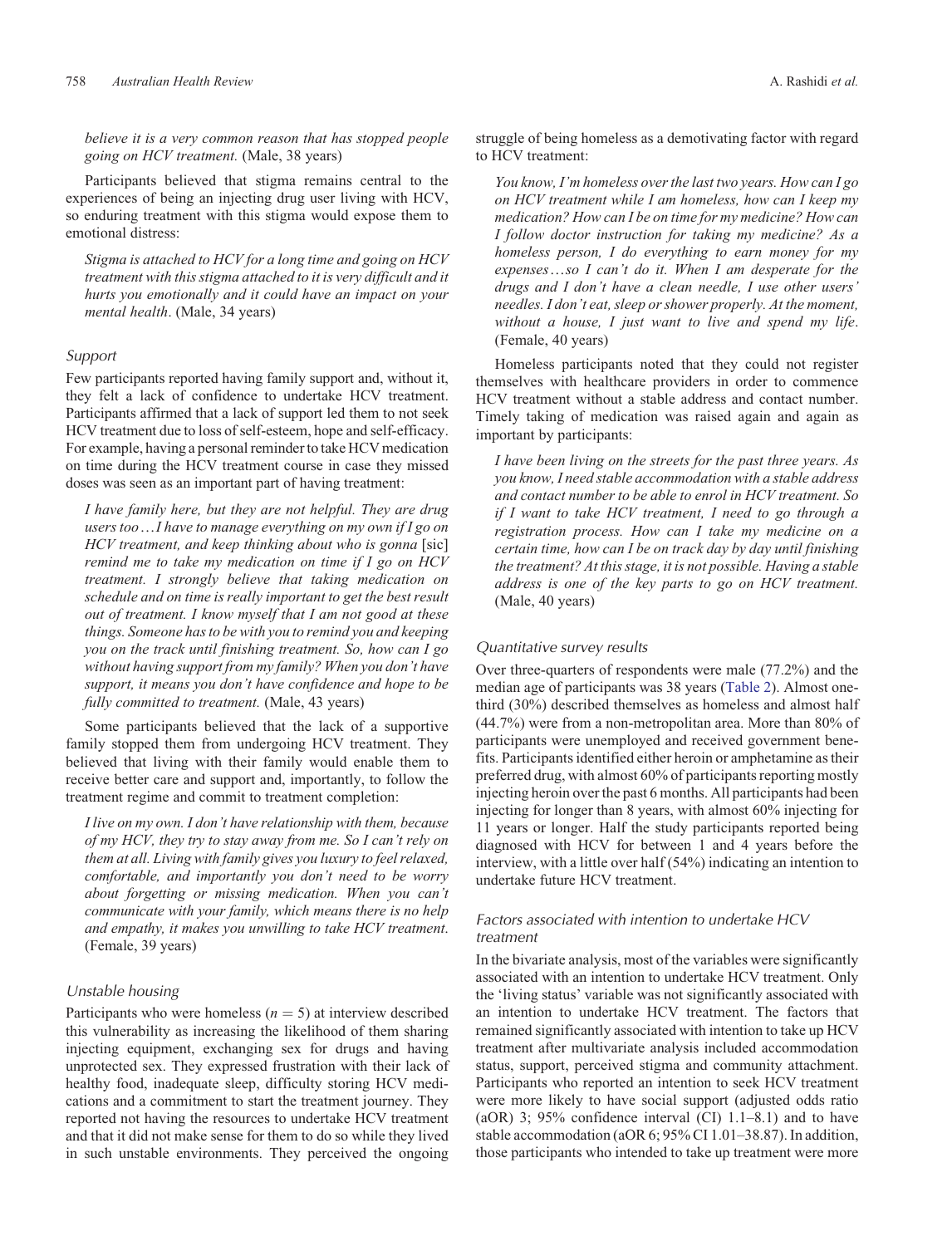<span id="page-5-0"></span>**Table 2. Characteristics of participants in the quantitative study**  $(n = 123)$ 

Unless indicated otherwise, data are given as *n* (%). HCV, hepatitis C virus; IQR, interquartile range

| Sex                                  |               |
|--------------------------------------|---------------|
| Male                                 | 95 (77.2)     |
| Female                               | 28 (22.8)     |
| Median (IQR) age (years)             | $38(24 - 60)$ |
| Accommodation                        |               |
| Homeless                             | 37 (30.1)     |
| Non-homeless                         | 86 (69.9)     |
| Education                            |               |
| $<$ Year 11                          | 103 (83.7)    |
| >Year 11                             | 20 (16.3)     |
| Employment status                    |               |
| Unemployed                           | 100 (81.3)    |
| Employed                             | 23 (18.7)     |
| Living status                        |               |
| Living alone                         | 48 (39)       |
| Living with spouse or friends        | 75 (61)       |
| Residency status                     |               |
| Metropolitan                         | 68 (55.3)     |
| Non-metropolitan                     | 55 (44.7)     |
| Recent injecting drug use            |               |
| Heroin                               | 72 (58.5)     |
| Methamphetamine                      | 51 (41.5)     |
| Duration of drug use (years)         |               |
| $8 - 10$                             | 51 (41.5)     |
| >11                                  | 72 (58.5)     |
| Frequency of injecting               |               |
| Once a day                           | 40 (32.5)     |
| More than once a day                 | 83 (67.5)     |
| Time since HCV diagnosis (years)     |               |
| $1 - 4$                              | 75 (61)       |
| $5 - 10$                             | 48 (39)       |
| Social support                       |               |
| N <sub>0</sub>                       | 58 (47.2)     |
| Yes                                  | 65 (52.8)     |
| Community attachment                 |               |
| N <sub>0</sub>                       | 49 (39.8)     |
| Yes                                  | 74 (60.2)     |
| Perceived HCV stigma                 |               |
| N <sub>0</sub>                       | 52 (42.3)     |
| Yes                                  | 71 (57.7)     |
| Positive lifestyle change            |               |
| No                                   | 55 (44.7)     |
| Yes                                  | 68 (55.3)     |
| Intention to undertake HCV treatment |               |
| N <sub>0</sub>                       | 56 (45.5)     |
| Yes                                  | 67(54.5)      |

likely to interact with their Aboriginal community (aOR 5.1; 95% CI 1.12–23.76). However, those reporting no intention to undergo treatment were more likely to perceive HCV stigma (aOR 0.21; 95% CI 0.07–0.61; [Table 3](#page-6-0)).

## Discussion

Limited attention has been paid to the experiences of Australian Aboriginal people living with HCV, particularly in WA. A clinical and epidemiological study indicates that this population is overrepresented in the HCV epidemic but historically under-represented in HCV treatment.<sup>[23](#page-8-0)</sup> The quantitative data in the present study indicate that approximately half the participants (54%) expressed an intention to undertake treatment in the future. Brener *et al.* used a similar instrument to measure HCV treatment intention in their study of 203 Aboriginal people living in New South Wales with HCV and found that 66% planned to go treatment in the future. $24$  The high levels of HCV treatment intention found in the study of Brener *et al.*<sup>[24](#page-8-0)</sup> is perhaps not surprising given the imminent arrival of DAA treatment when that study was conducted. The higher efficacy of DAA treatment and the fewer reported side-effects of DAAs than previous interferon-based  $\text{HCV}$  treatments<sup>[25](#page-8-0)</sup> have made treatment a more viable option.

The stigma associated with drug injecting and/or HCV has been identified previously as a key reason for reduced intention to engage with HCV treatment.<sup>[24,26](#page-8-0)</sup> Some participants in the qualitative phase of the present study reported that they felt healthcare services treated them differently from people with other chronic diseases. They reported that these services did not meet their needs or their expectations, and they assumed that the substandard care they received was because of their status as someone who was injecting drugs. Other studies have also reported stigmatised individuals are less likely to have a health-care consultation and are less likely to take up treatment.<sup>[27,28](#page-8-0)</sup> Even with the availability of DAA treatment, stigma needs to be addressed among communities affected by HCV so the full benefits can be obtained from DAA treatment.<sup>[8](#page-7-0)</sup>

The present study is the first with Aboriginal people in WA to find a relationship between community attachment and greater intent to enter HCV treatment, reflecting the importance of community attachment in undertaking HCV treatment. As indicated by the data, those participants with a stronger sense of attachment to an Aboriginal community had a higher intention to take up HCV treatment. This suggests that a strong sense of belonging to the community may act as a buffer against the stigma of living with chronic illness by building positive relationships within the community and fostering a positive outlook on health.[29](#page-8-0) That is, community attachment increases the intention to undertake treatment and may be seen as protecting participants against the negative effects of stigma, as well as encouraging and supporting treatment engagement. This support may provide opportunities that enable participants to obtain a deeper understanding of what is involved in treatment and treatment outcomes. Hearing positive stories or seeing successful treatment outcomes of DAA treatment from peers has been found to increase the intention of First Nation Peoples to undertake HCV treatment in other settings[.30](#page-8-0) Peer support can also play a significant role in motivating and encouraging injecting drug users with HCV to accomplish treatment. $31-33$  This may be true for Aboriginal people with a strong network within their community, where peer support can improve engagement and opportunities to undertake HCV treatment.<sup>26</sup>

Lack of support was another main reason for treatment refusal specified by the narratives of participants in the qualitative phase of this study. The absence of social support has been identified as a key factor for treatment refusal in similar studies with Aborigi-nal and non-Aboriginal people.<sup>[24](#page-8-0)</sup> However, the quantitative data indicated that 68% believed they would have the necessary social support if they undertook HCV treatment. A possible reason for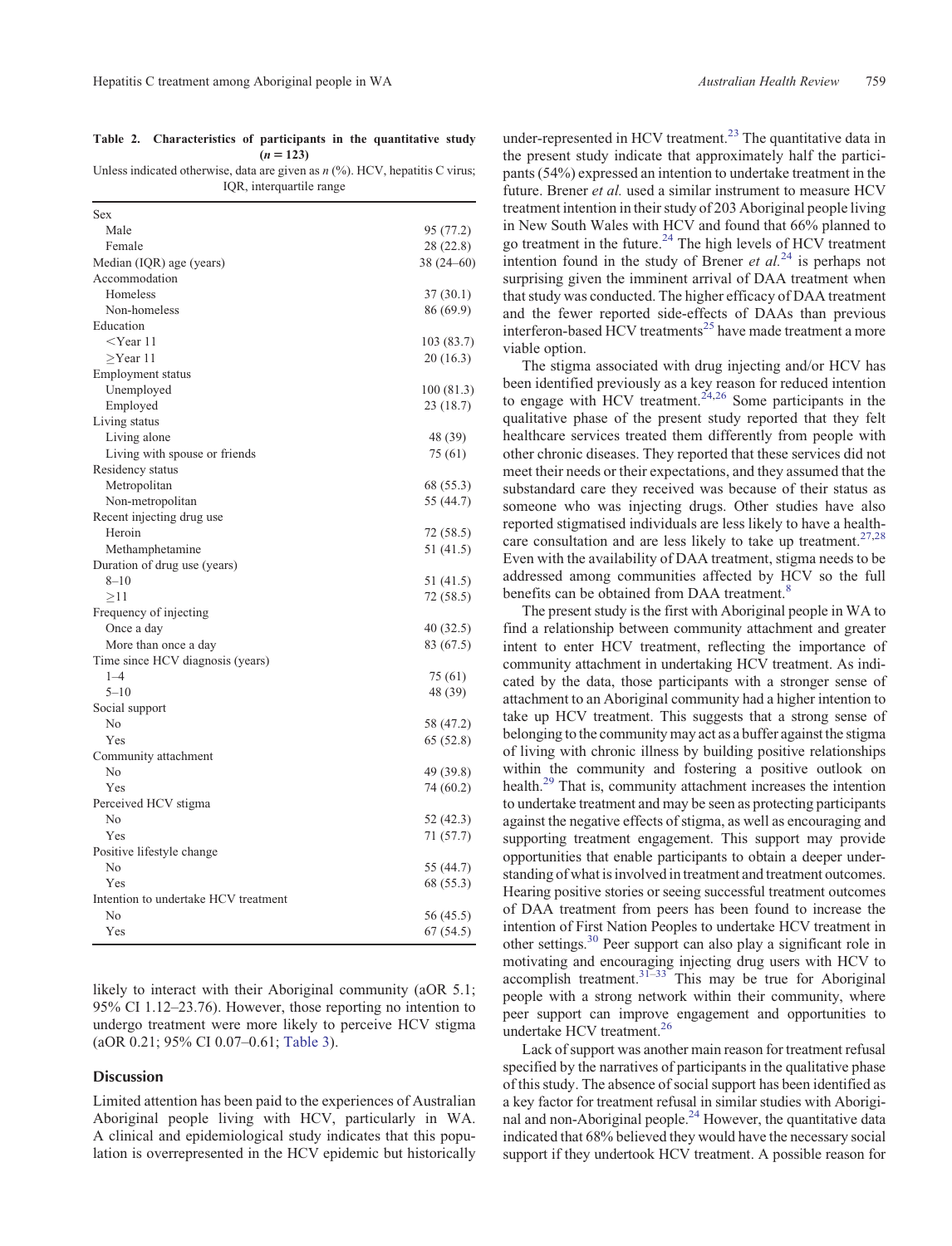<span id="page-6-0"></span>

| Characteristics                  | Intention to take up HCV treatment |                     | OR (95% CI)           | $P$ -value | aOR (95% CI)       | $P$ -value |
|----------------------------------|------------------------------------|---------------------|-----------------------|------------|--------------------|------------|
|                                  | Yes $(n = 66; 54\%)$               | No $(n = 57; 46\%)$ |                       |            |                    |            |
| Sex                              |                                    |                     |                       |            |                    |            |
| Male                             | 38(40)                             | 57 (60)             |                       |            |                    |            |
| Female                           | 19(68)                             | 9(32)               | $0.3(0.12 - 0.77)$    | 0.009      |                    |            |
| Age (years)                      |                                    |                     |                       |            |                    |            |
| $<$ 38                           | 39 (72.2)                          | 15(27.8)            |                       |            |                    |            |
| >38                              | 18(26)                             | 51 (74)             | $7.36(3.3 - 16.42)$   | < 0.001    |                    |            |
| Accommodation                    |                                    |                     |                       |            |                    |            |
| Homeless                         | 33 (89)                            | 4(11)               |                       |            |                    |            |
| Non-homeless                     | 24 (28)                            | 62(72)              | 21.31 (6.81-66.61)    | < 0.001    | $6.28(1.01-38.87)$ | < 0.001    |
| Education                        |                                    |                     |                       |            |                    |            |
| $<$ Year 11                      | 43 (41.7)                          | 60(58.3)            |                       |            |                    |            |
| $>$ Year 11                      | 14(70)                             | 6(30)               | $0.3(0.1-0.86)$       | 0.02       |                    |            |
| Employment status                |                                    |                     |                       |            |                    |            |
| Unemployed                       | 52 (52)                            | 48 (48)             |                       |            |                    |            |
| Employed                         | 5(21.7)                            | 18 (78.3)           | $3.9(1.34 - 11.32)$   | 0.009      |                    |            |
| Living status                    |                                    |                     |                       |            |                    |            |
| Alone                            | 25(52)                             | 23 (47.9)           |                       |            |                    |            |
| Living with spouse or friends    | 41 (54.8)                          | 34 (45.3)           | $1.1(0.537 - 2.293)$  | 0.779      |                    |            |
| Residency status                 |                                    |                     |                       |            |                    |            |
| Non-metropolitan                 | 34(61.8)                           | 21 (38.2)           |                       |            |                    |            |
| Metropolitan                     | 23 (33.8)                          | 45(66.2)            | $3.16(1.51 - 6.64)$   | 0.002      |                    |            |
| Recent injecting drug use        |                                    |                     |                       |            |                    |            |
| Heroin                           | 43 (59.7)                          | 29(40.3)            |                       |            |                    |            |
| Methamphetamine                  | 14(27.5)                           | 37(72.5)            | $3.91(1.8 - 8.5)$     | < 0.001    |                    |            |
| Duration of drug use (years)     |                                    |                     |                       |            |                    |            |
| $8 - 10$                         | 19(37.3)                           | 32(62.7)            |                       |            |                    |            |
| >11                              | 38 (52.8)                          | 34(47.2)            | $0.53(0.25-1.1)$      | 0.089      |                    |            |
| Frequency of injecting           |                                    |                     |                       |            |                    |            |
| Once a day                       | 14(35)                             | 26(65)              |                       |            |                    |            |
| More than once a day             | 43(51.8)                           | 40(48.2)            | $0.5(0.23-1.09)$      | 0.08       |                    |            |
| Time since HCV diagnosis (years) |                                    |                     |                       |            |                    |            |
| $1 - 4$                          | 46(61.3)                           | 29 (38.7)           |                       |            |                    |            |
| $5 - 10$                         | 11(23)                             | 37(77)              | $5.33(2.35-12)$       | < 0.001    |                    |            |
| Social support                   |                                    |                     |                       |            |                    |            |
| No                               | 36(62)                             | 22(38)              |                       |            |                    |            |
| Yes                              | 21(32.3)                           | 44 (67.7)           | $3.42(1.63 - 7.2)$    | < 0.001    | $3(1.1-8.1)$       | 0.02       |
| Community attachment             |                                    |                     |                       |            |                    |            |
| No                               | 41 (83.7)                          | 8(16.3)             |                       |            |                    |            |
| Yes                              | 16(21.6)                           | 58 (78.4)           | $18.57(7.27 - 47.47)$ | < 0.001    | $5.1(1.12-23.76)$  | 0.03       |
| Perceived HCV stigma             |                                    |                     |                       |            |                    |            |
| No                               | 13(25)                             | 39(75)              | $0.2(0.09-0.45)$      | < 0.001    | $0.21(0.07-0.61)$  | < 0.001    |
| Yes                              | 44 (62)                            | 27 (38)             |                       |            |                    |            |
| Positive lifestyle change        |                                    |                     |                       |            |                    |            |
| No                               | 37(66)                             | 19(34)              | $4.57(2.13-9.8)$      | < 0.001    |                    |            |
| Yes                              | 20(30)                             | 47 (70)             |                       |            |                    |            |

**Table 3. Unadjusted and adjusted analyses of factors associated with hepatitis C virus (HCV) treatment intention** Unless indicated otherwise, data are given as *n* (%). aOR, adjusted odds ratio; CI, confident interval; OR, odds ratio

this discrepancy is that more people in the qualitative arm of the study lived alone and reported family breakdown, and so lacked strong and intimate relationships with their families. In addition, the family members of some of the participants in the qualitative phase were reported to be heavy drug users or to have other chronic illnesses, further reducing the support available.

Unstable housing was identified as an important reason for reporting no intention to seek HCV treatment. Homeless participants in the present study reported that they focused on the dayto-day problems of living on the street, including lack of regular sleep, physical exhaustion and daily anxiety. Some participants reported they injected unsafely and that they consumed large amounts of alcohol. It was difficult for them to follow medical advice about following the strict schedule of daily medication. This is confirmed by the quantitative analysis, which found that stable accommodation was a significant predictor of a high intention to undertake HCV treatment in both the univariate and multivariate analyses. This is in line with other studies that reported unstable housing to be associated with low intention to take up HCV treatment.<sup>34</sup>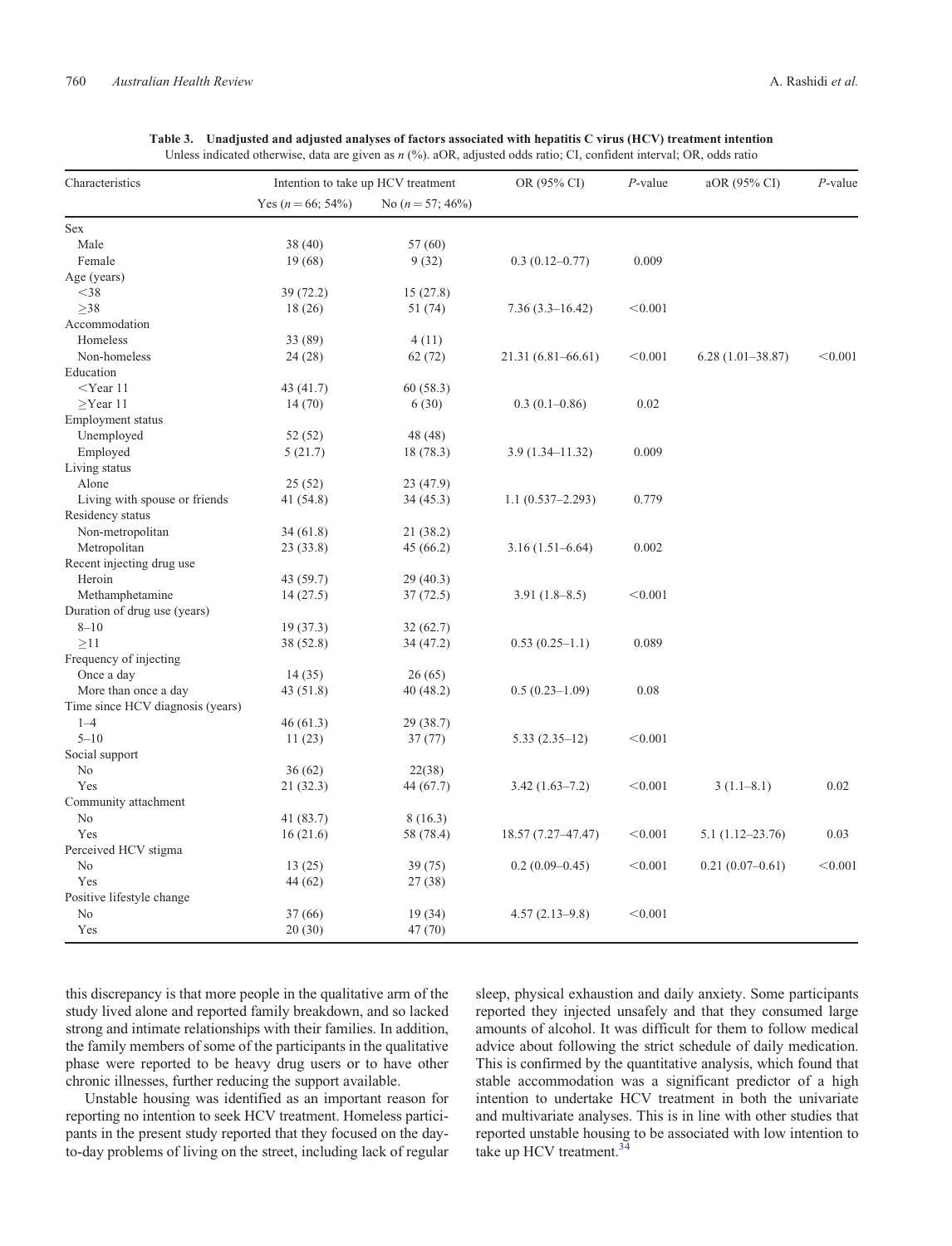<span id="page-7-0"></span>As noted earlier, many clinicians advocate that for DAAs to be effective, strict adherence is important; hence, unstable housing may remain as a factor deterring homeless people from starting their treatment. Recent evidence indicates that daily or weekly dosing of DAAs can support and enhance adherence and optimise treatment outcomes.<sup>35</sup> Strategies such as extending DAA treatment beyond the planned duration is one practical way of reducing the effect of missing, forgetting or skipping doses.<sup>36</sup> Other similar strategies that provide support to build confidence and enable people to attempt treatment are also worthy of attention. Concerns remain that people experiencing homelessness lack awareness of DAA treatment and are less likely to initiate treatment.<sup>37</sup> Therefore, further efforts are required to provide in-depth information of DAAs to this population. One focus may include people who have successfully completed DAA treatment and looking to them as advocates through peer support, including telephone calls and/or text messaging.

This study is limited by the absence of serological testing to confirm self-reported HCV status, although previous Australian studies demonstrate good validity and reliability with self-reported data.<sup>[38](#page-8-0)</sup> In addition, there is the potential for social desirability bias, because participants may have reported an intention to undertake HCV treatment to avoid stigmatisation shame when talking to the interviewer. Additional limitations include the cross-sectional study design, which could only estimate the intention to undertake treatment at one point in time, whereas participants' intention to undertake treatment may change over time, especially as DAA treatments become more widely available.

Despite the increased availability of DAA treatment for people living with HCV, data on the uptake of HCV treatment among Aboriginal people remain limited. As noted above, the implementation of effective strategies to extend DAA treatment to Aboriginal people living with HCV must include culturally appropriate and targeted interventions focused on maximising treatment uptake among Aboriginal people. Further efforts are required to promote locally focused health approaches that improve the daily living conditions and make structural changes that increase access to HCV treatment programs. Doing this, together with trained Aboriginal community healthcare workers and HCV treatment advocates, could help avoid stigmatisation while at the same time supporting those more vulnerable, including homeless, individuals. Such structural changes will encourage engagement in HCV treatment, optimise treatment outcomes and support broader HCV elimination goals.

#### Competing interests

The authors declare that they have no competing interests.

## Acknowledgements

This research did not receive any specific funding.

#### References

- 1 Grebely J, Larney S, Peacock A, Colledge S, Leung J, Hickman M, Vickerman P, Blach S, Cunningham EB, Dumchev K, Lynskey M. Global, regional, and country-level estimates of hepatitis C infection among people who have recently injected drugs. *Addiction* 2019; 114: 150–66.
- 2 Kirby Institute. Bloodborne viral and sexually transmitted infections in Aboriginal and Torres Strait Islander people: annual surveillance report. Sydney: Kirby Institute; 2018.
- 3 Mitrou F, Cooke M, Lawrence D, Povah D, Mobilia E, Guimond E, Zubrick S. Gaps in Indigenous disadvantage not closing: a census cohort study of social determinants of health in Australia, Canada, and New Zealand from 1981–2006. *BMC Public Health* 2014; 14: 201. doi[:10.1186/1471-2458-14-201](http://dx.doi.org/10.1186/1471-2458-14-201)
- 4 Gracey M, King M. Indigenous health part 1: determinants and disease patterns. *Lancet* 2009; 374: 65–75. doi[:10.1016/S0140-](http://dx.doi.org/10.1016/S0140-6736(09)60914-4) [6736\(09\)60914-4](http://dx.doi.org/10.1016/S0140-6736(09)60914-4)
- 5 Brener L, Wilson H, Jackson LC, Johnson P, Saunders V, Treloar C. The role of Aboriginal community attachment in promoting lifestyle changes after hepatitis C diagnosis. *Health Psychol Open* 2015; 2: 1–10. doi[:10.1177/2055102915601581](http://dx.doi.org/10.1177/2055102915601581)
- 6 Freeman T, Edwards T, Baum F, Lawless A, Jolley G, Javanparast S, Francis T. Cultural respect strategies in Australian Aboriginal primary health care services: beyond education and training of practitioners. *Aust N Z J Public Health* 2014; 38: 355–61. doi:[10.1111/1753-6405.12231](http://dx.doi.org/10.1111/1753-6405.12231)
- 7 Kirby Institute. Monitoring hepatitis C treatment uptake in Australia (Issue 9). Sydney: UNSW Sydney, Kirby Institute; 2018.
- 8 Burnet Institute and Kirby Institute. Australia's progress towards hepatitis C elimination: annual report 2019. Melbourne: Burnet Institute; 2019.
- 9 Kirby Institute. Bloodborne viral and sexually transmitted infections in Aboriginal and Torres Strait Islander people: surveillance and evaluation report. Sydney: Kirby Institute; 2016.
- 10 Doyle M, Maher L, Graham S, Wand H, Iversen J. Hepatitis C virus prevalence and associated risk factors among Indigenous Australians who inject drugs. *Aust N Z J Public Health* 2018; 42: 52–6. doi[:10.1111/](http://dx.doi.org/10.1111/1753-6405.12741) [1753-6405.12741](http://dx.doi.org/10.1111/1753-6405.12741)
- 11 Kirby Institute. Australian Needle and Syringe Program Survey national data report 2012–2016: prevalence of HIV, hepatitis C and injecting and sexual behaviour among NSP attendees. Sydney: UNSW Sydney, Kirby Institute; 2017.
- 12 Alavi M, Law MG, Valerio H, Grebely J, Amin J, Hajarizadeh B, Selvey C, George J, Dore G. Declining hepatitis C virus-related liver disease burden in the direct-acting antiviral therapy era in New South Wales, Australia. *J Hepatol* 2019; 71: 281–8. doi[:10.1016/j.jhep.2019.04.014](http://dx.doi.org/10.1016/j.jhep.2019.04.014)
- 13 Loxley W, Carruthers S, Bevan J. In the same vein: first report of the Australian study of HIV and injecting drug use. Perth: National Centre for Research into the Prevention of Drug Abuse, Curtin University of Technology; 1995.
- 14 McNally S, Sievert W, Pitts MK. Now, later or never? Challenges associated with hepatitis C treatment. *Aust N Z J Public Health* 2006; 30: 422–7. doi:[10.1111/j.1467-842X.2006.tb00457.x](http://dx.doi.org/10.1111/j.1467-842X.2006.tb00457.x)
- 15 Rawstorne P, Prestage G, Grierson J, Song A, Grulich A, Kippax S. Trends and predictors of HIV-positive community attachment among PLWHA. *AIDS Care* 2005; 17: 589–600. doi[:10.1080/09540120412331299834](http://dx.doi.org/10.1080/09540120412331299834)
- 16 Treloar C, Brener L, Wilson H, Jackson LC, Saunders V, Johnson P, Gray R, Newland J. Evaluation of NSW Health Aboriginal Hepatitis C Program. Sydney: Centre for Social Research in Health Arts and Social Sciences, UNSW Australia; 2014.
- 17 Zimet GD, Dahlem NW, Zimet SG, Farley GK. The multidimensional scale of perceived social support. *J Pers Assess* 1988; 52: 30–41. doi[:10.1207/s15327752jpa5201\\_2](http://dx.doi.org/10.1207/s15327752jpa5201_2)
- 18 Horwitz R, Brener L, Treloar C. Evaluation of an integrated care service facility for people living with hepatitis C in New Zealand. *Int J Integr Care* 2012; 12: e229.
- 19 Treloar C, Hull P, Dore G, Grebely J. Knowledge and barriers associated with assessment and treatment for hepatitis C virus infection among people who inject drugs. *Drug Alcohol Rev* 2012; 31: 918–24. doi[:10.1111/j.1465-3362.2012.00468.x](http://dx.doi.org/10.1111/j.1465-3362.2012.00468.x)
- 20 Alavi M, Krahe M, Fortier E, Dunlop AJ, Balcomb AC, Day CA, Treloar C, Bath N, Haber PS, Dore GJ, Grebely J, ETHOS Study Group. Effect of treatment willingness on specialist assessment and treatment uptake for hepatitis C virus infection among people who use drugs: the ETHOS study. *J Viral Hepat* 2015; 22: 914–25. doi[:10.1111/jvh.12415](http://dx.doi.org/10.1111/jvh.12415)